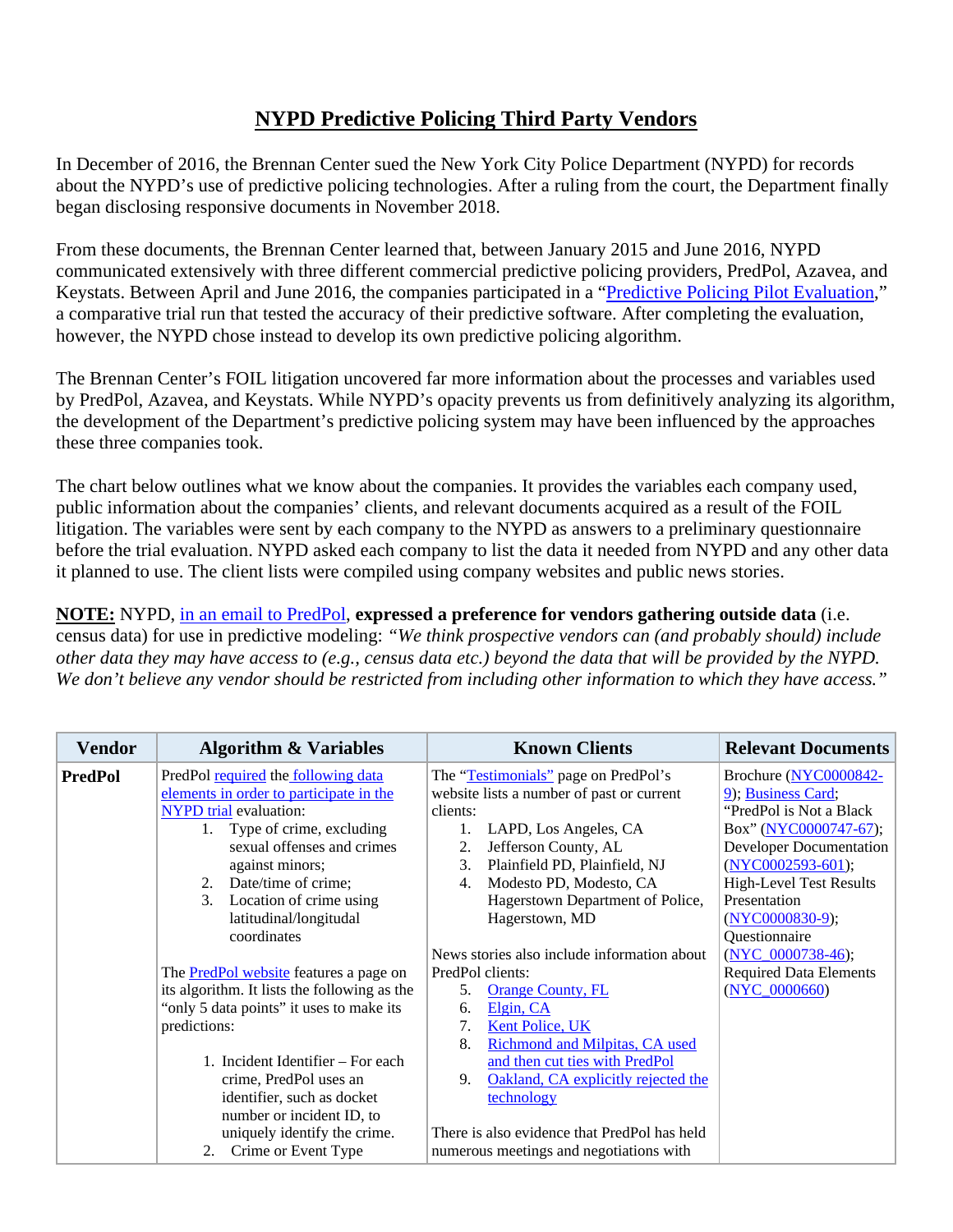|                             | 3.<br>Location of Incident<br>$\overline{4}$ .<br>Timestamps with Start and<br>End Date/Time for Incident<br>Record Modified Date/Time<br>5.<br>for Incident – This is an<br>optional field. Where<br>possible, PredPol askes for the<br>date/time of when a record is<br>modified to catch anything<br>that has been reclassified.                                                                                                                                                                                                                                                                                                                                                                                                                                               | other cities and institutions. A <i>Motherboard</i><br>public record request found PredPol contract<br>documents, instructional manuals and slide<br>presentations for using the software, and<br>PredPol contract negotiation emails with<br>government officials in the police<br>departments of:<br>South Jordan, UT<br>1.<br>2.<br>Mountain View, CA<br>3.<br>Atlanta, GA<br>Haverhill, GA<br>4.<br>Palo Alto, CA<br>5.<br>Modesto, CA<br>6.<br>7.<br>Merced, CA<br>8.<br>Livermore, CA<br>9.<br>Tacoma, WA<br>10. University of California, Berkeley.                                                                                                                                                                                                                                                                                                                                                                                                                                                                                                                                                                                                                                                           |                                                                                                                                                                                                                                                                                                                                                                                                                                                                     |
|-----------------------------|-----------------------------------------------------------------------------------------------------------------------------------------------------------------------------------------------------------------------------------------------------------------------------------------------------------------------------------------------------------------------------------------------------------------------------------------------------------------------------------------------------------------------------------------------------------------------------------------------------------------------------------------------------------------------------------------------------------------------------------------------------------------------------------|----------------------------------------------------------------------------------------------------------------------------------------------------------------------------------------------------------------------------------------------------------------------------------------------------------------------------------------------------------------------------------------------------------------------------------------------------------------------------------------------------------------------------------------------------------------------------------------------------------------------------------------------------------------------------------------------------------------------------------------------------------------------------------------------------------------------------------------------------------------------------------------------------------------------------------------------------------------------------------------------------------------------------------------------------------------------------------------------------------------------------------------------------------------------------------------------------------------------|---------------------------------------------------------------------------------------------------------------------------------------------------------------------------------------------------------------------------------------------------------------------------------------------------------------------------------------------------------------------------------------------------------------------------------------------------------------------|
| <b>Azavea</b><br>(HunchLab) | Azavea requested NYPD provide five (5)<br>or more years of crime complaint data.<br>This data is necessary for the algorithm.<br>Each record needed to consist of at least<br>the following information:<br>Crime type<br>1.<br>Latitude and Longitude (or<br>2.<br>projected coordinates)<br>Date and time of occurrence<br>3.<br>4.<br>Complaint number<br>5.<br>Last Update date and time<br>In addition, Azavea also requested data<br>that is "not required but enhances the<br>model." This includes the locations of:<br>Schools<br>1.<br>2.<br>Hospitals<br>3.<br><b>Subway Entrances</b><br>4.<br><b>Mental Health Facilities</b><br>5.<br>Methadone Clinics<br>Pawn Shops<br>6.<br><b>Liquor Licenses</b><br>7.<br>Restaurants<br>8.<br>9.<br><b>Laundry Facilities</b> | HunchLab was sold to Shotspotter in 2018,<br>but there is little information on updated<br>clients. Azavea, however, provides<br>information on HunchLab's clients while<br>Azavea operated the program.<br>HunchLab began as a project for the<br>Philadelphia Police Department and the<br>Office of the U.S. Attorney. Azavea's<br>promotional materials break down the clients<br>between users of the original HunchLab<br>software and users of the newer, HunchLab<br>2.0 software.<br>1. Original Hunchlab: City of Tacoma<br>and Pierce County, Washington;<br>City of Philadelphia Police<br>Department; and the Northwest Ohio<br><b>Regional Information System</b><br>(NORIS)<br>2. HunchLab 2.0: Philadelphia, PA;<br>New Castle County, Delaware; and<br>Lincoln, Nebraska. Piloted the<br>software with additional<br>municipalities, including a large<br>European city, but are under<br>nondisclosure agreements during<br>trial periods.<br>News stories also provide client information:<br><b>Chicago PD</b><br>1.<br>St. Louis, MO (includes Ferguson)<br>2.<br>In 2015, the city of Miami, Florida<br>3.<br>received a grant to start work with<br>HunchLab. The project didn't take<br>off. | 2 Page Overview<br>(NYC 0002431-2); Data<br>Guide (NYC 0002366-<br>72); "HunchLab: Under<br>the Hood"<br>$(NYC$ 0002305-34); Pilot<br>Program Executive<br>Summary<br>(NYC $0002335-65$ );<br>Overview of<br><b>Demonstration Project</b><br>$(NYC$ 0000595-45);<br><b>Desired Data Elements</b><br>(NYC 0002488-9),<br>NYC 0000649-50);<br>Presentation to NYPD<br>(R NYC0000321-4);<br>Questionnaire<br>(NYC_0000679-727);<br>Price Proposal<br>$(NYC 0002373-5)$ |
| <b>Keystats</b>             | Asked NYPD for 3 years of data on:<br>Locations of crimes<br>$\bullet$<br>Crimes<br>$\bullet$<br>Number of parolees and number of<br>$\bullet$<br>individuals on probation<br>(including a breakdown by type of                                                                                                                                                                                                                                                                                                                                                                                                                                                                                                                                                                   | There is no public information on Keystats'<br>predictive policing clients. On its website, it<br>lists <b>testimonials</b> from companies that have<br>worked with its other data analytics<br>programs:<br>Lift Engine<br>1.<br>2.<br>MineTech Inc.                                                                                                                                                                                                                                                                                                                                                                                                                                                                                                                                                                                                                                                                                                                                                                                                                                                                                                                                                                | "Managing Crime"<br>$(NYC_0002433-58);$<br>"Predictive Forecasting of<br>Crime" (NYC_0000651-<br>78); Questionnaire<br>(NYC 0000728-37);                                                                                                                                                                                                                                                                                                                            |